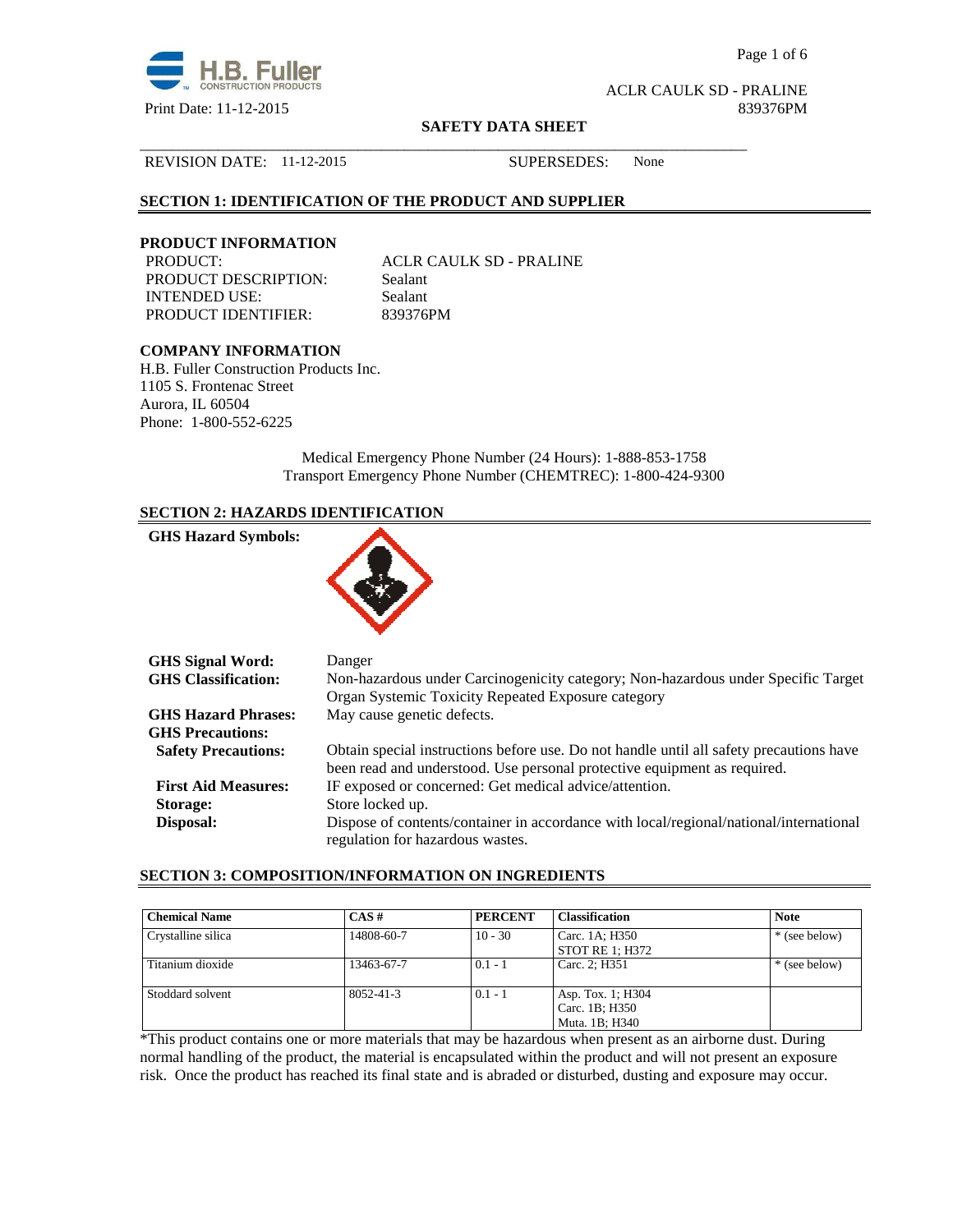

## ACLR CAULK SD - PRALINE Print Date: 11-12-2015 839376PM

#### **SAFETY DATA SHEET**

Unlisted ingredients are not 'hazardous' per the Occupational Safety and Health Administration Hazard Communication Standard (29 CFR 1910.1200) and/or are not found on the Canadian Workplace Hazardous Materials Information System ingredient disclosure list. See Section 8 for exposure limit guidelines.

\_\_\_\_\_\_\_\_\_\_\_\_\_\_\_\_\_\_\_\_\_\_\_\_\_\_\_\_\_\_\_\_\_\_\_\_\_\_\_\_\_\_\_\_\_\_\_\_\_\_\_\_\_\_\_\_\_\_\_\_\_\_\_\_\_\_\_\_\_\_\_\_\_\_\_\_\_\_

## **SECTION 4: FIRST AID MEASURES**

 IF IN EYES: Use an eye wash to remove a chemical from your eye regardless of the level of hazard. Flush the affected eye for at least twenty minutes. Tilt the head to prevent chemical from transferring to the uncontaminated eye. Seek medical advice after flushing.

IF ON SKIN: Wash with soap and water. Get medical attention if irritation develops or persists.

IF INHALED: Remove to fresh air. Call a physician if symptoms persist.

IF SWALLOWED:Do not induce vomiting. Seek medical attention if symptoms develop. Provide medical care provider with this MSDS.

## **SECTION 5: FIRE FIGHTING MEASURES**

| <b>EXTINGUISHING MEDIA:</b>           | Use water spray, foam, dry chemical or carbon dioxide.          |
|---------------------------------------|-----------------------------------------------------------------|
| UNUSUAL FIRE AND EXPLOSION HAZARDS:   | There is a possibility of pressure buildup in closed containers |
|                                       | when heated. Water spray may be used to cool the containers.    |
| SPECIAL FIRE FIGHTING INSTRUCTIONS:   | Persons exposed to products of combustion should wear self-     |
|                                       | contained breathing apparatus and full protective equipment.    |
| <b>HAZARDOUS COMBUSTION PRODUCTS:</b> | Carbon dioxide, Carbon monoxide                                 |

## **SECTION 6: ACCIDENTAL RELEASE MEASURES**

| <b>SPECIAL PROTECTION:</b>   | No adverse health effects expected from the clean-up of spilled material. |
|------------------------------|---------------------------------------------------------------------------|
|                              | Follow personal protective equipment recommendations found in             |
|                              | Section 8 of this SDS.                                                    |
| <b>METHODS FOR CLEAN-UP:</b> | Avoid creating dusts. Cover material with absorbent and moisten and       |
|                              | collect for disposal.                                                     |
|                              | Dike if necessary, contain spill with inert absorbent and transfer to     |
|                              | containers for disposal. Keep spilled product out of sewers, watersheds,  |
|                              | or water systems.                                                         |

Transport Emergency Phone Number (CHEMTREC): 1-800-424-9300

## **SECTION 7: HANDLING AND STORAGE**

Handling: No special handling instructions due to toxicity. Avoid breathing material.

Storage: Store in a cool, dry place.Protect from freezing. Consult the Technical Data Sheet for specific storage instructions.

## **SECTION 8: EXPOSURE CONTROLS/PERSONAL PROTECTION**

#### **EXPOSURE LIMITS: Chemical Name Note ACGIH EXPOSURE LIMITS OSHA PEL** Calcium carbonate \* (see below) No data available. 15 mg/m3 TWA (total dust); 5 mg/m3 TWA (respirable fraction)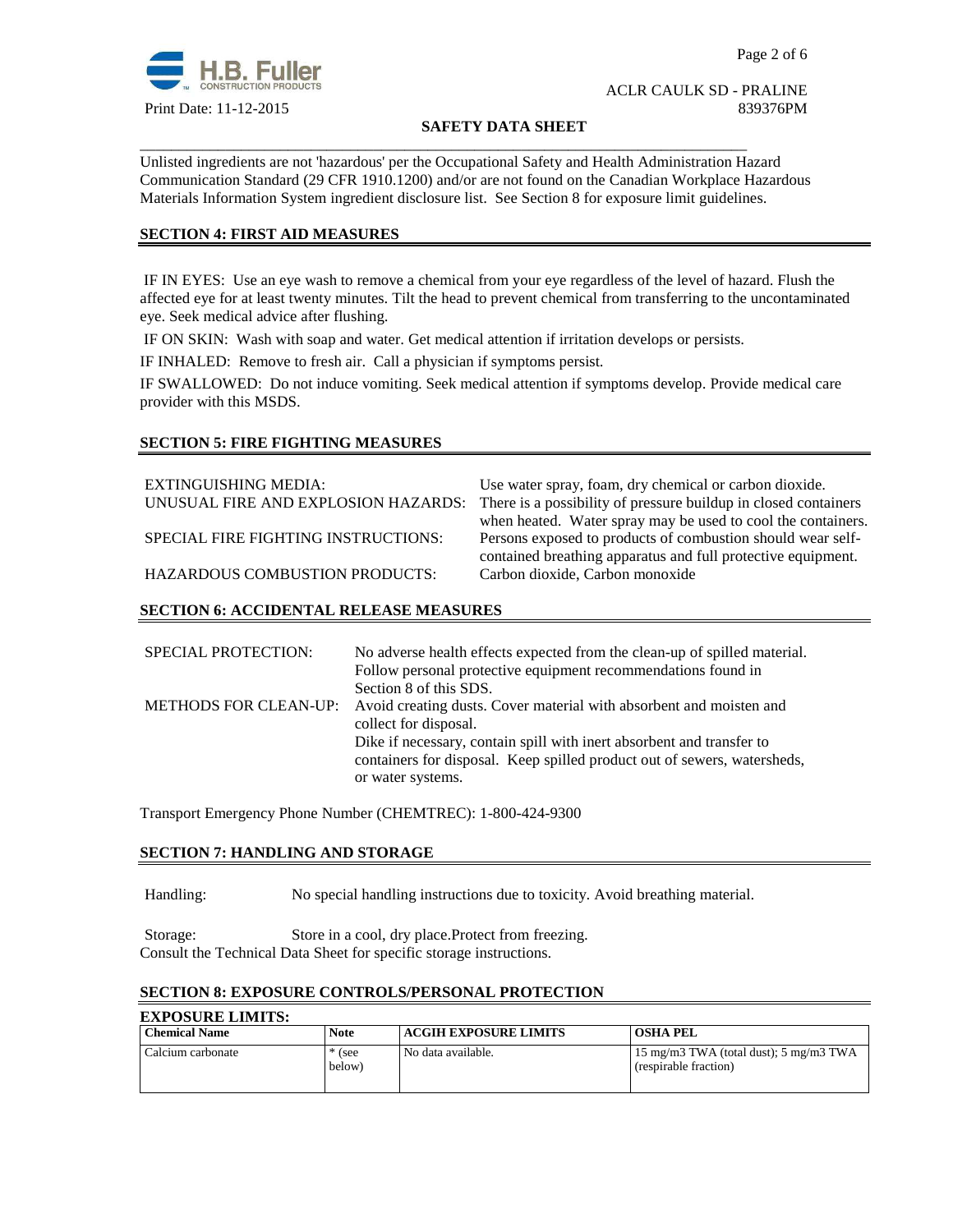

## ACLR CAULK SD - PRALINE Print Date: 11-12-2015 839376PM

## **SAFETY DATA SHEET**

| Crystalline silica | $*$ (see<br>below) | 0.025 mg/m3 TWA (respirable fraction) | $((250)/(%SiO2 + 5)$ mppcf TWA<br>(respirable)); $((10)/(%SiO2 + 2)$ mg/m3<br>TWA (respirable)); $((30)/(%SiO2 + 2))$<br>$mg/m3$ TWA (total dust)) |
|--------------------|--------------------|---------------------------------------|----------------------------------------------------------------------------------------------------------------------------------------------------|
| Titanium dioxide   | $*$ (see<br>below) | $10 \text{ mg/m}$ $3 \text{ TWA}$     | 15 mg/m3 TWA (total dust)                                                                                                                          |
| Stoddard solvent   |                    | 100 ppm TWA                           | 500 ppm TWA; 2900 mg/m3 TWA                                                                                                                        |

\*This product contains one or more materials that may be hazardous when present as an airborne dust. During normal handling of the product, the material is encapsulated within the product and will not present an exposure risk. Once the product has reached its final state and is abraded or disturbed, dusting and exposure may occur.

### **ENGINEERING CONTROL METHODS:**

| <b>VENTILATION:</b>            | Use local exhaust ventilation or other engineering controls to<br>minimize exposures.                                                                                                                                                                                                                                                                                                               |
|--------------------------------|-----------------------------------------------------------------------------------------------------------------------------------------------------------------------------------------------------------------------------------------------------------------------------------------------------------------------------------------------------------------------------------------------------|
| <b>EYE PROTECTION:</b>         | Wear safety glasses when handling this product.                                                                                                                                                                                                                                                                                                                                                     |
| <b>SKIN PROTECTION:</b>        | Not normally required. Wear chemically resistant gloves to prevent<br>prolonged or repeated contact.                                                                                                                                                                                                                                                                                                |
| GLOVES:                        | Not normally required. Use nitrile gloves if conditions warrant.                                                                                                                                                                                                                                                                                                                                    |
| <b>RESPIRATORY PROTECTION:</b> | Respiratory protection may be required to avoid over exposure when<br>handling this product. Use a respirator if general room ventilation is<br>not available or sufficient to eliminate symptoms. NIOSH approved<br>air purifying respirator with dust/mist filter.<br>Respirators should be selected by and used following requirements<br>found in OSHA's respirator standard (29 CFR 1910.134). |

## **SECTION 9: PHYSICAL AND CHEMICAL PROPERTIES**

| PHYSICAL STATE:                                | Semi-solid                   |
|------------------------------------------------|------------------------------|
| COLOR:                                         | Off-white                    |
| ODOR:                                          | Neutral                      |
| <b>ODOR THRESHOLD:</b>                         | Not established              |
| $pH$ :                                         | 7.4                          |
| FREEZING/MELTING POINT (deg. C):               | Not established              |
| BOILING POINT (deg. C):                        | Not established              |
| <b>FLASH POINT:</b>                            | Non flammable                |
| <b>EVAPORATION RATE:</b>                       | Not established              |
| FLAMMARILITY:                                  | Not a flammable solid or gas |
| UPPER EXPLOSIVE LIMIT (% in air):              | Not established              |
| LOWER EXPLOSIVE LIMIT (% in air):              | Not established              |
| VAPOR PRESSURE (mm Hg):                        | Not established              |
| <b>VAPOR DENSITY:</b>                          | Not established              |
| WEIGHT PER GALLON (lbs.):                      | 13.25                        |
| <b>SPECIFIC GRAVITY:</b>                       | 1.590                        |
| SOLUBILITY:                                    | Not established              |
| <b>OCTANOL/WATER COEFFICIENT:</b>              | Not established              |
| <b>AUTOIGNITION TEMPERATURE:</b>               | Not established              |
| DECOMPOSITION TEMPERATURE:                     | Not established              |
| VISCOSITY:                                     | No data available.           |
| SOLIDS (% by weight):                          | 81.2                         |
| VOC, weight percent                            | 0.60                         |
| VOC, U.S. EPA Method 24, less water and exempt | 12g/liter of material        |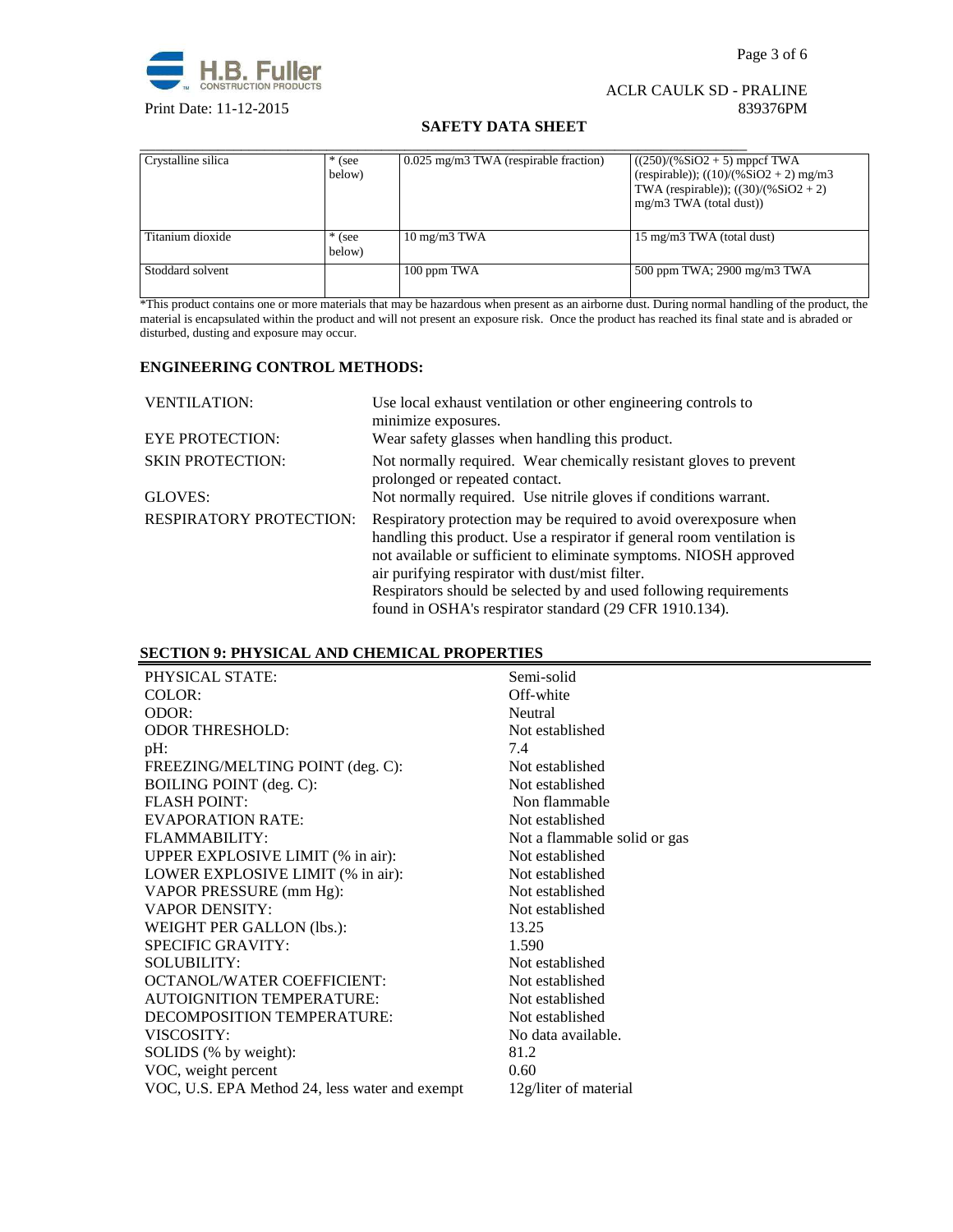

#### **SAFETY DATA SHEET**

\_\_\_\_\_\_\_\_\_\_\_\_\_\_\_\_\_\_\_\_\_\_\_\_\_\_\_\_\_\_\_\_\_\_\_\_\_\_\_\_\_\_\_\_\_\_\_\_\_\_\_\_\_\_\_\_\_\_\_\_\_\_\_\_\_\_\_\_\_\_\_\_\_\_\_\_\_\_

solvents (theoretically determined)

### **SECTION 10: STABILITY AND REACTIVITY**

STABILITY: STABILITY: CHEMICAL INCOMPATIBILITY: Not established HAZARDOUS POLYMERIZATION: Will not occur. HAZARDOUS DECOMPOSITION PRODUCTS: Carbon monoxide, carbon dioxide

## **SECTION 11: TOXICOLOGICAL INFORMATION**

#### **Component Toxicity / Toxicology Data:**

| .                  |                           |
|--------------------|---------------------------|
| COMPONENT NAME     | <b>LD50/LC50</b>          |
| Calcium carbonate  | ORAL LD50 RAT 6.450 MG/KG |
|                    |                           |
| Crystalline silica | ORAL LD50 RAT 500 MG/KG   |
|                    |                           |

#### **This product is a mixture. Unless noted, the information below is based on components.**

Skin corrosion / irritation: Can cause minor skin irritation, defatting, and dermatitis.

Serious eye damage / irritation :Can cause minor irritation, tearing and reddening.

Respiratory / skin sensitization: No data available.

Germ cell mutagenicity: No data available.

Carcinogenicity: Contains a material that may cause cancer.

Reproductive toxicity: No data available.

Specific target organ toxicity-single exposure:No data available.

Respiratory irritation / Narcotic effects: No data available.

Specific target organ toxicity-repeated exposure:No data available.

Target organs potentially affected by exposure: Lungs Kidneys Central nervous system

Aspiration hazard: Not an aspiration hazard.

Medical Conditions Aggravated by Exposure: Lung disease, Kidney disease

## **SECTION 12: ECOLOGICAL INFORMATION**

| OVERVIEW:        | No ecological information available for this product. |
|------------------|-------------------------------------------------------|
| MOBILITY:        | No data available.                                    |
| PERSISTENCE:     | No data available.                                    |
| BIOACCUMULATION: | No data available.                                    |

## **This product has not been tested for ecological effects. Relevant information for components is listed below:**

| Component:         | <b>Ecotoxicity values:</b>       |
|--------------------|----------------------------------|
| No data available. | <b>Acute Toxicity (Fish):</b>    |
|                    | <b>Acute Toxicity (Daphnia):</b> |
|                    | <b>Acute Toxicity (Algae):</b>   |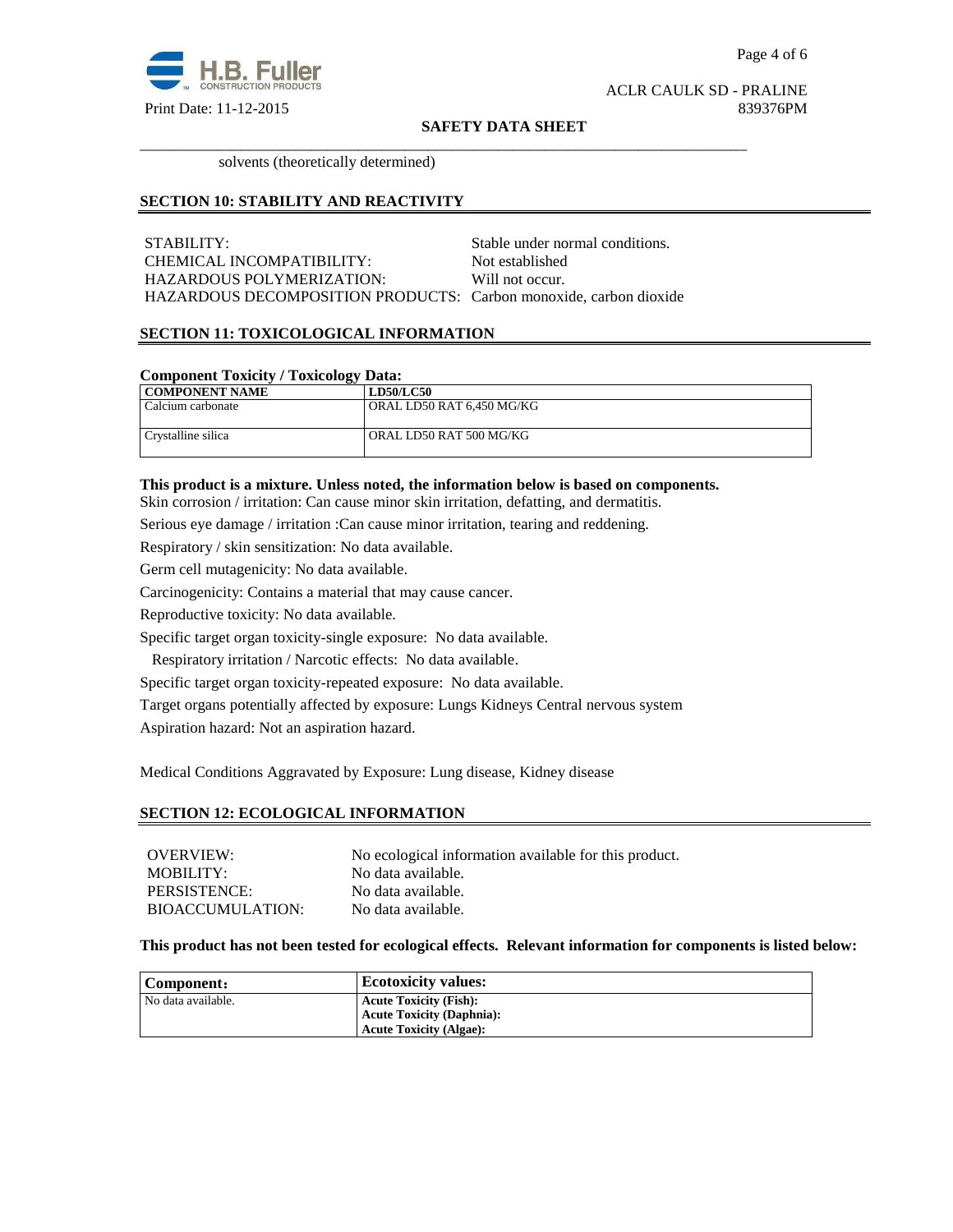

#### **SAFETY DATA SHEET**

\_\_\_\_\_\_\_\_\_\_\_\_\_\_\_\_\_\_\_\_\_\_\_\_\_\_\_\_\_\_\_\_\_\_\_\_\_\_\_\_\_\_\_\_\_\_\_\_\_\_\_\_\_\_\_\_\_\_\_\_\_\_\_\_\_\_\_\_\_\_\_\_\_\_\_\_\_\_

## **SECTION 13: DISPOSAL CONSIDERATIONS**

To the best of our knowledge, this product does not meet the definition of hazardous waste under the U.S. EPA Hazardous Waste Regulations 40 CFR 261. Solidify and dispose of in an approved landfill. Consult state, local or provincial authorities for more restrictive requirements.

## **SECTION 14: TRANSPORT INFORMATION**

Consult Bill of Lading for transportation information.

| US DOT: | <b>NOT REGULATED</b> |
|---------|----------------------|
| IATA:   | <b>NOT REGULATED</b> |

#### **SECTION 15: REGULATORY INFORMATION**

## **INVENTORY STATUS**

| U.S. EPA TSCA:            | This product is in compliance with the Toxic Substances Control Act's |
|---------------------------|-----------------------------------------------------------------------|
|                           | Inventory requirements.                                               |
| <b>CANADIAN CEPA DSL:</b> | The components of this product are included on the DSL or are exempt  |
|                           | from DSL requirements.                                                |
| EUROPEAN REACH:           | As a result of the introduction of REACH into Europe, this product    |
|                           | cannot be imported into Europe unless the REACH requirements are      |
|                           | met.                                                                  |
| <b>AUSTRALIA AICS:</b>    | This product is in compliance with the Australian Inventory of        |
|                           | Chemical Substances requirements.                                     |

If you need more information about the inventory status of this product call 651-236-5858.

This product may contain chemical substances that are regulated for export by various government agencies (such as the Environmental Protection Agency, the Bureau of Industry and Security, or the Drug Enforcement Administration, among others). Before exporting this product from the USA or Canada, we recommend you contact us at reg.request@hbfuller.com to request an export review.

## FEDERAL REPORTING

EPA SARA Title III Section 313

Unless listed below, this product does not contain toxic chemical(s) subject to the reporting requirements of section 313 of Title III of the Superfund Amendments and Reauthorization Act of 1986 (SARA) and 40 CFR part 372. EPA has advised that when a percentage range is listed the midpoint may be used to fulfill reporting obligations. **Chemical Name**  $\qquad \qquad$   $\qquad \qquad$   $\qquad \qquad$   $\qquad \qquad$   $\qquad \qquad$   $\qquad \qquad$   $\qquad \qquad$   $\qquad \qquad$   $\qquad \qquad$   $\qquad \qquad$   $\qquad \qquad$   $\qquad \qquad$   $\qquad \qquad$   $\qquad \qquad$   $\qquad \qquad$   $\qquad \qquad$   $\qquad \qquad$   $\qquad \qquad$   $\qquad \qquad$   $\qquad \qquad$   $\qquad \qquad$   $\qquad \qquad$   $\qquad \qquad$ 

## STATE REPORTING

Proposition 65, The Safe Drinking Water and Toxic Enforcement Act of 1986:

Unless listed below, this product does not contain known levels of any chemical known to the State of California to cause cancer or reproductive harm.

| <b>Chemical Name/List</b> |                       | <b>CAS</b> | Percent    |
|---------------------------|-----------------------|------------|------------|
| Ouartz                    | (Carcinogen)          | 14808-60-7 | $10 - 30$  |
| Titanium dioxide          | (Carcinogen)          | 13463-67-7 | $0.1 - 1$  |
| Carbon black              | (Carcinogen)          | 1333-86-4  | $< 10$ ppm |
| Ethyl acrylate            | (Carcinogen)          | 140-88-5   | $< 10$ ppm |
| Methanol                  | (Developmental toxin) | $67-56-1$  | $< 10$ ppm |

## **Substances of Very High Concern (SVHC) Content:**

Unless listed below, this product does not contain SVHC's at 0.1% or greater, as of the version date of this SDS. tert-Octylphenol, ethoxylated